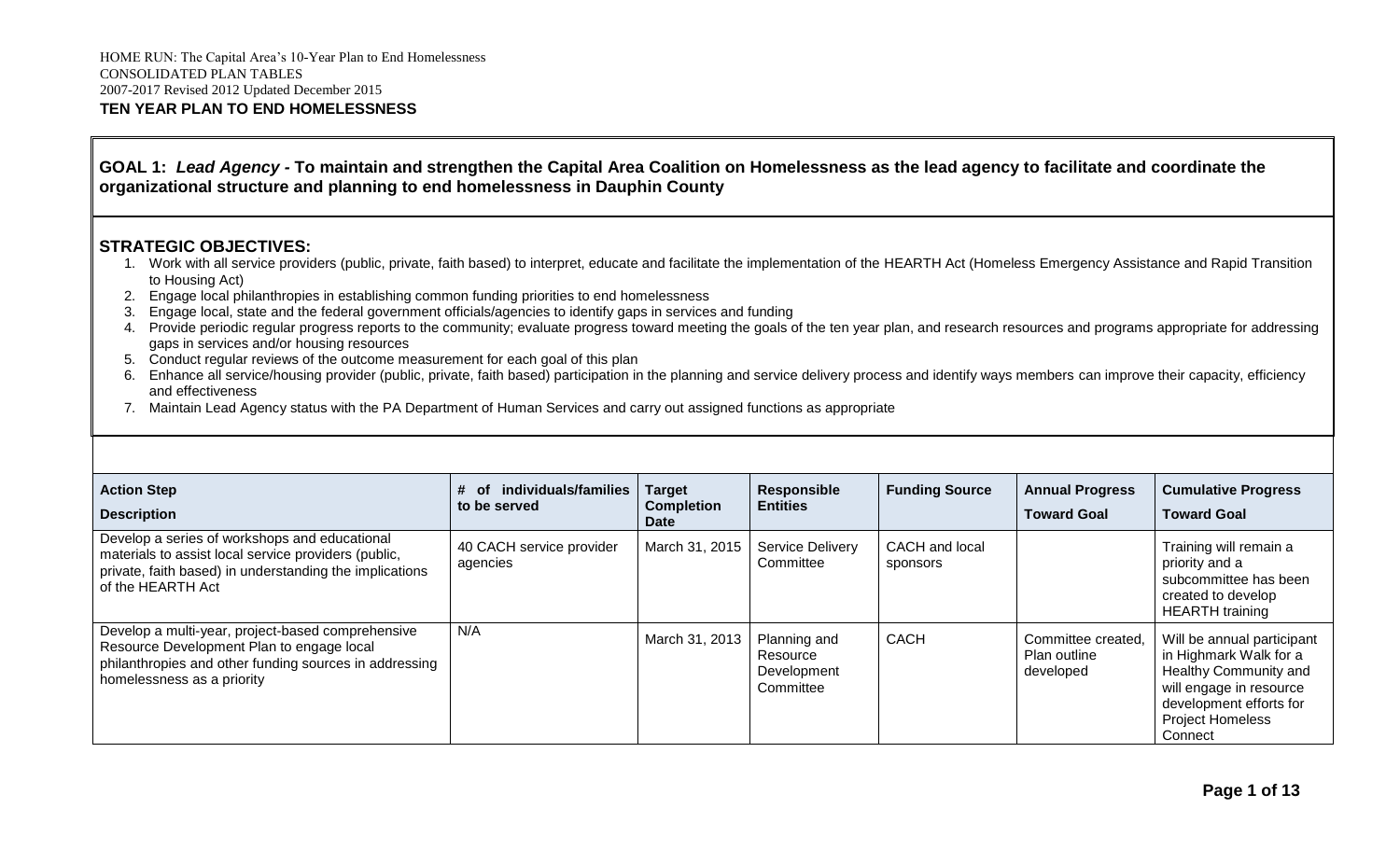| Conduct at least annual community meetings with<br>governmental officials at all levels to identify gaps in<br>service and funding to address homelessness                                                                                                | N/A | September<br>each year                                   | Coordinating<br>Committee                  | <b>CACH</b> | Commissioners<br>Meeting to be<br>scheduled in 2016 | <b>Will Continue Annual</b><br>Reports and meetings |
|-----------------------------------------------------------------------------------------------------------------------------------------------------------------------------------------------------------------------------------------------------------|-----|----------------------------------------------------------|--------------------------------------------|-------------|-----------------------------------------------------|-----------------------------------------------------|
| Conduct regular meetings of all service providers<br>(public, private, faith based) to ensure individuals and<br>families who are homeless receive the assistance they<br>need to obtain permanent housing and the services<br>needed to maintain housing | N/A | 5 General<br>CACH<br>Membership<br>meetings each<br>vear | CACH<br>Coordinating<br>Committee          | <b>CACH</b> | All scheduled<br>meetings held                      | Will continue regular and<br>routine meetings       |
| Develop an outcome measurement strategy using the<br>Program Logic Model to track the plan's goal<br>achievement                                                                                                                                          | N/A | March 31, 2014                                           | <b>Blueprint</b><br>Implementation<br>Team | <b>CACH</b> | Logic Model for<br>each goal area<br>completed      | <b>Project Completed</b>                            |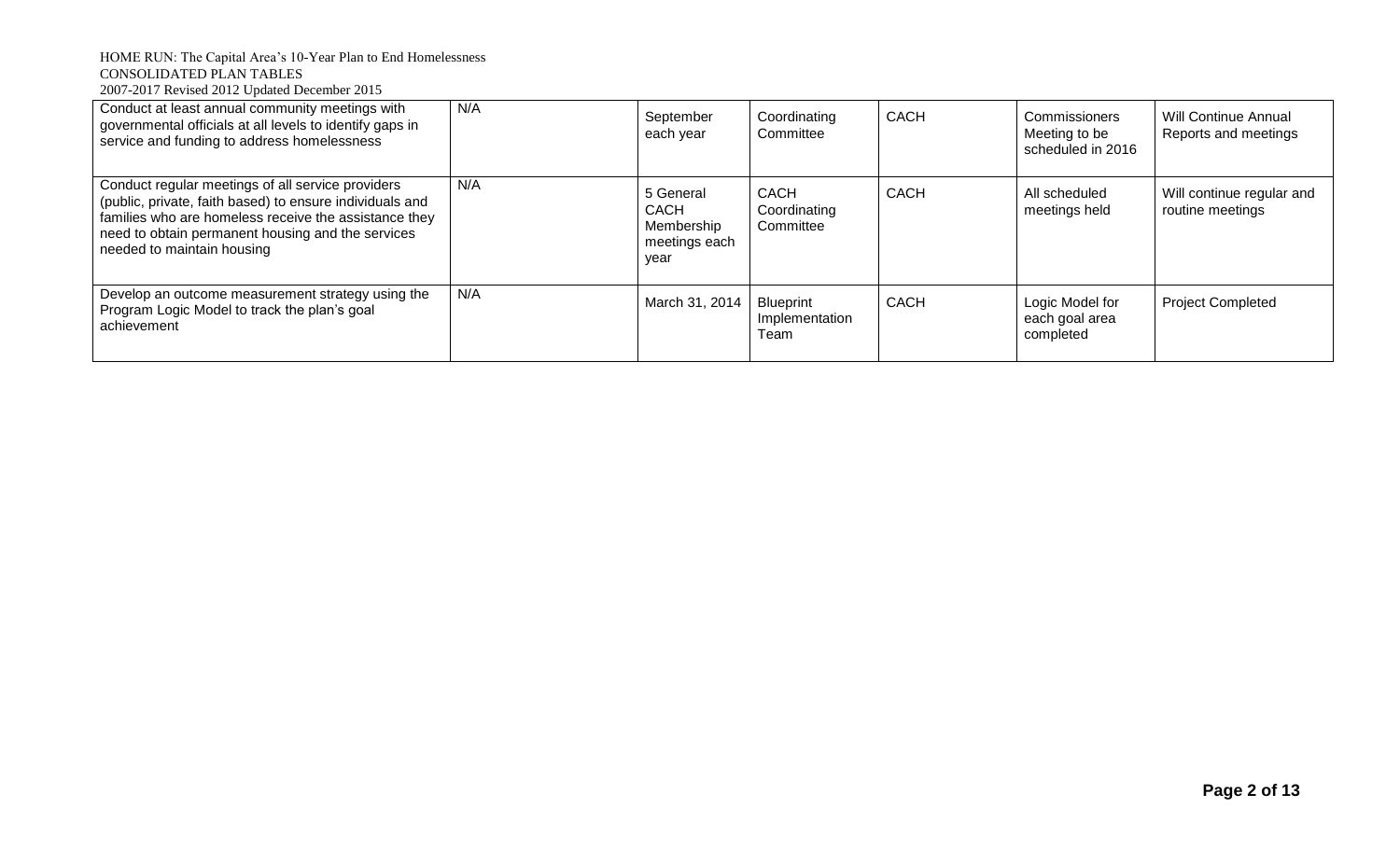**GOAL 2:** *Homeless Management Information System (HMIS)* **-To redevelop the HMIS to its full potential to make service provider's jobs easier, while significantly improving the use of consumer information in the screening, planning and coordination of services for homeless persons. Consumer information will also be utilized to evaluate the effectiveness of the service delivery system and the need for new or revised services/programs**

- 1. Link all intake forms, service plans, referral protocols and housing resources with HMIS and be able to share information with service providers (public, private, faith based) as appropriate
- 2. Use HMIS to screen consumers for program and service eligibility
- 3. Ensure HMIS is fully aligned with expectations of the HEARTH Act and HUD
- 4. Utilize the HMIS information to evaluate the effectiveness of service delivery system (public, private, faith based) and to identify service needs and gaps.

| <b>Action Step</b><br><b>Description</b>                                                                                                                                                                           | # of individuals/families to<br>be served | <b>Target</b><br><b>Completion</b><br><b>Date</b> | <b>Responsible</b><br><b>Entities</b>                                            | <b>Funding Source</b>                                    | <b>Annual Progress</b><br><b>Toward Goal</b>                                                                                                                                                                                                           | <b>Cumulative Progress</b><br><b>Toward Goal</b>                   |
|--------------------------------------------------------------------------------------------------------------------------------------------------------------------------------------------------------------------|-------------------------------------------|---------------------------------------------------|----------------------------------------------------------------------------------|----------------------------------------------------------|--------------------------------------------------------------------------------------------------------------------------------------------------------------------------------------------------------------------------------------------------------|--------------------------------------------------------------------|
| Select a new software program for the Homeless<br>Management Information System that will improve the<br>quality of data and meet the reporting requirements for<br>the HEARTH Act, HUD and community expectations | N/A                                       | July 1, 2012                                      | <b>CACH</b><br>Coordinating<br>Committee                                         | <b>HUD Continuum of</b><br>Care and local<br>match funds | New software<br>selected (Bowman,<br>Service Point).<br>Started use early<br>2013                                                                                                                                                                      | Software Selected,<br><b>Project Completed</b>                     |
| Increase the number of providers (public, private, faith<br>based) utilizing the system                                                                                                                            | N/A                                       | December 31,<br>2017                              | <b>CACH Data</b><br>Collection<br>Committee and<br>Service Delivery<br>Committee | HUD Continuum of<br>Care and local<br>match funds        | Faith based shelters<br>and TH have<br>backed out of using<br><b>CCMIS. They feel</b><br>the software does<br>not meet their needs<br>or they have a<br>system already and<br>do not want double<br>entry.<br>Checking into data<br>migration options. | 100% of HUD CoC grant<br>recipients are using the<br>Bowman system |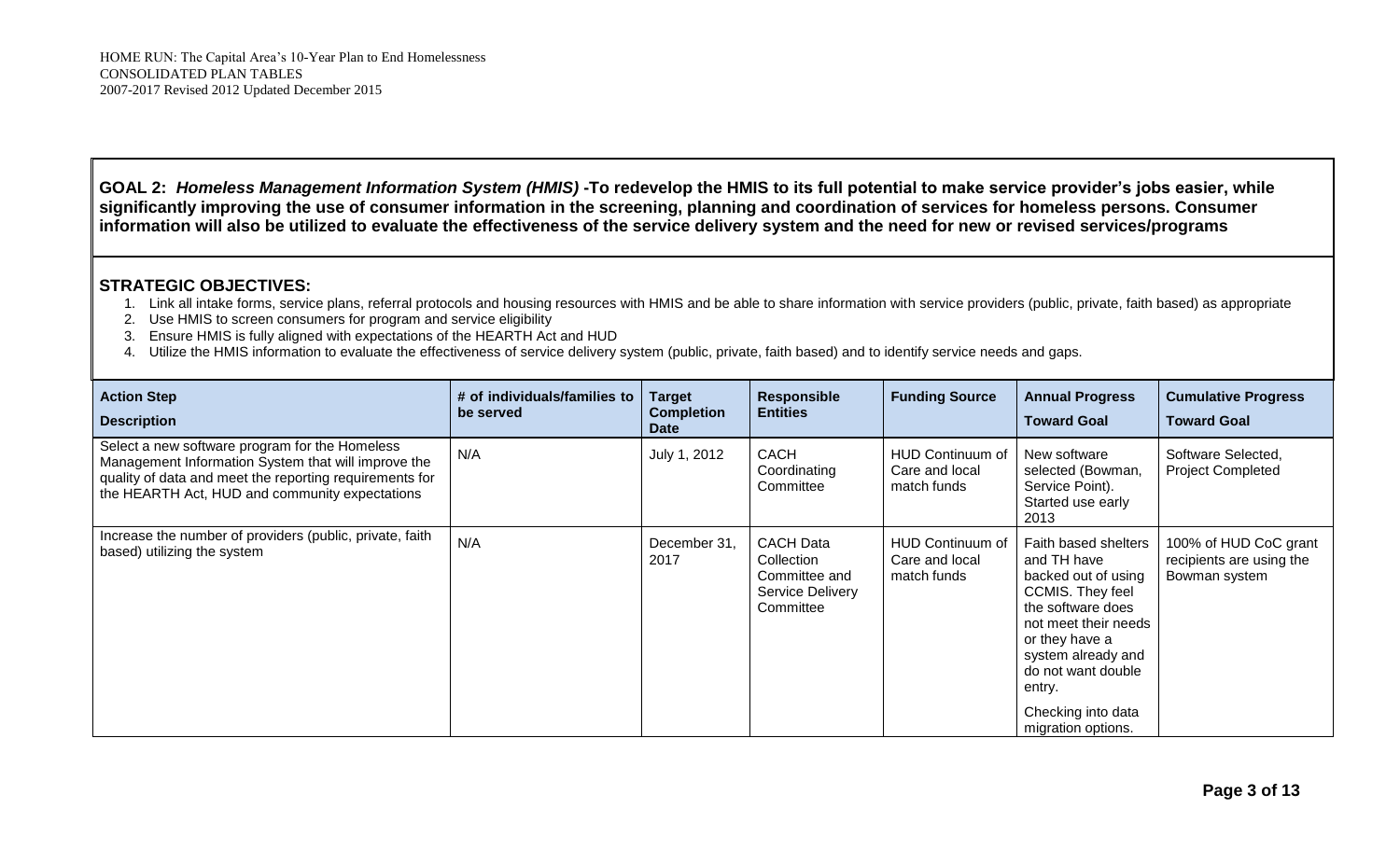| In implementing the new system, ensure service<br>providers (public, private, faith based) use the system<br>to share appropriate information and to screen for<br>appropriate services to assist individuals and families in<br>obtaining permanent housing as quickly as possible | N/A | December 31,<br>2017 | <b>CACH Data</b><br>Collection<br>Committee and<br>Service Delivery<br>Committee                                     | <b>HUD Continuum of</b><br>Care and local<br>match funds | Training underway<br>and implemented<br>first quarter 2013<br>Developing a<br>Coordinated<br>Assessment system<br>that may result in<br>best use of intake<br>referral, triage, for<br>clients using CCMIS<br>tools. To be<br>completed in 2015. | Implementation and<br>installation efforts<br>completed. Will continue<br>in 2015                                                                      |
|-------------------------------------------------------------------------------------------------------------------------------------------------------------------------------------------------------------------------------------------------------------------------------------|-----|----------------------|----------------------------------------------------------------------------------------------------------------------|----------------------------------------------------------|--------------------------------------------------------------------------------------------------------------------------------------------------------------------------------------------------------------------------------------------------|--------------------------------------------------------------------------------------------------------------------------------------------------------|
| Use information and data from the HMIS to develop<br>reports to service providers (public, private, faith based)<br>and the community on the effectiveness of the service<br>delivery system and strengthen the management of the<br>system                                         | N/A | On-Going<br>Activity | <b>CACH Data</b><br>Collection<br>Committee, Public<br>Information<br>Committee and<br>Service Delivery<br>Committee | <b>CACH</b>                                              | Plan generate first<br>report in April 2013<br>on first quarter<br>activities<br>Submitted first<br>AHAR report in Dec<br>2014                                                                                                                   | Report process started.<br>Needs to be refined and<br>further tested. Submitted<br>required reports to HUD<br>using HMIS.<br>First AHAR report in 2014 |
| Leverage HMIS data with other data collection systems<br>to improve local planning and resource deployment                                                                                                                                                                          | N/A | On-Going<br>Activity | CACH<br>Coordinating<br>Committee,<br>Planning and<br>Resource<br>Development<br>Committee                           | <b>CACH</b>                                              | Prepared 10-year<br>Analysis of Point In<br>Time data to<br>support activities<br>until HMIS<br>capabilities are<br>available                                                                                                                    | Report prepared and<br>distributed. Will continue<br>regular reviews of Point<br>In Time data                                                          |
| Develop systems and reports to track unaccompanied<br>homeless youth and children                                                                                                                                                                                                   | N/A | On-Going<br>Activity | <b>CACH Data</b><br>Collection<br>Committee, Public<br>Information<br>Committee and<br>Service Delivery<br>Committee | <b>CACH</b>                                              | Added Youth data in<br>2014 and 2015<br>Point In Time<br>Survey and reached<br>out trained key<br>agencies. However<br>will need to tweak<br>the process as the<br>collection results<br>were not as well as<br>expected.                        | Will continue to collect<br>data and report in Annual<br>Point in Time Survey                                                                          |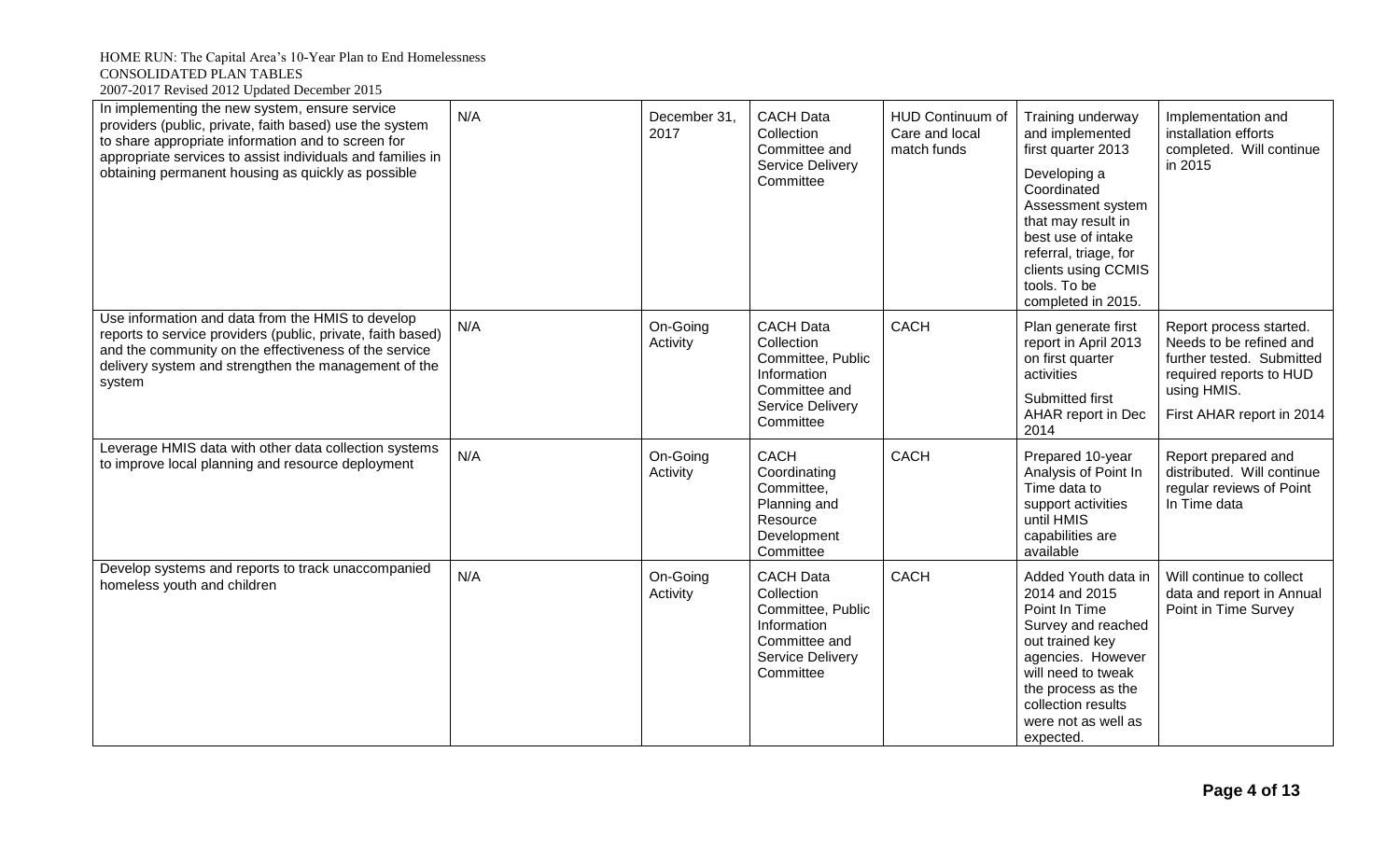### **GOAL 3:** *Housing –* **To preserve existing resources and ensure the development of new, safe, decent, affordable housing opportunities for all homeless individuals and families**

- **1.** Use the existing housing market by making subsidized housing opportunities more accessible and work cooperatively with landlords to further acceptance of homeless individuals and families as tenants
- 2. Provide an adequate and full range of housing options and investigate the implementation of new housing models including housing cooperatives, safe havens and other permanent housing resources with a focus on promoting a regional housing strategy
- 3. Develop systems and processes to reduce the length of time to move consumers from temporary to permanent housing
- 4. Increase awareness of, leverage, and effectively use all available subsidies and government incentives to increase affordable housing stock, especially in suburban and rural municipalities
- 5. Increase the supply of affordable accessible housing and support outreach to match qualified tenants with appropriate housing
- 6. Identify and advocate for incentives to develop new affordable housing products

| <b>Action Step</b><br><b>Description</b>                                                                                                                                                                                                                                                                                                                                                     | # of individuals/families to<br>be served | Target<br><b>Completion</b><br><b>Date</b> | <b>Responsible</b><br><b>Entities</b>                                                               | <b>Funding Source</b>                                                                    | <b>Annual Progress</b><br><b>Toward Goal</b>                                                                                                                                                                                                  | <b>Cumulative Progress</b><br><b>Toward Goal</b> |
|----------------------------------------------------------------------------------------------------------------------------------------------------------------------------------------------------------------------------------------------------------------------------------------------------------------------------------------------------------------------------------------------|-------------------------------------------|--------------------------------------------|-----------------------------------------------------------------------------------------------------|------------------------------------------------------------------------------------------|-----------------------------------------------------------------------------------------------------------------------------------------------------------------------------------------------------------------------------------------------|--------------------------------------------------|
| Place an additional 100 individuals or families who are<br>homeless and disabled into subsidized housing units by<br>improving their access to mainstream services, self-<br>sufficiency skills, Housing Authority's use of selection<br>preferences for homeless persons, reduction in<br>occupancy limitations, increased temporary housing<br>time limits, and removal of other obstacles | 100 individuals or families               | December 31,<br>2017                       | <b>CACH Service</b><br>Delivery and<br>Housing<br>Committee                                         | <b>HUD Housing</b><br><b>Choice Vouchers</b><br>and other<br>voucher/subsidy<br>programs | CACH's<br>Developing<br>roles and procedures<br>as LLA for 811 PRA<br>subsidies that can help<br>disabled<br>populations<br>including<br>homeless<br>subsets, and prevent<br>homelessness. Will be<br>completed<br>and<br>operational in 2015 |                                                  |
| Increase utilization of vacant subsidized housing units<br>that are "unavailable" because they fail to meet HUD<br>Quality Standards - Harrisburg Housing Authority's<br>Jackson Tower                                                                                                                                                                                                       |                                           | 2013                                       | <b>CACH</b><br>Coordinating<br>Committee and<br><b>Service Delivery</b><br>and Housing<br>Committee | <b>HUD</b>                                                                               | <b>Renovation work</b><br>started and<br>progressing                                                                                                                                                                                          |                                                  |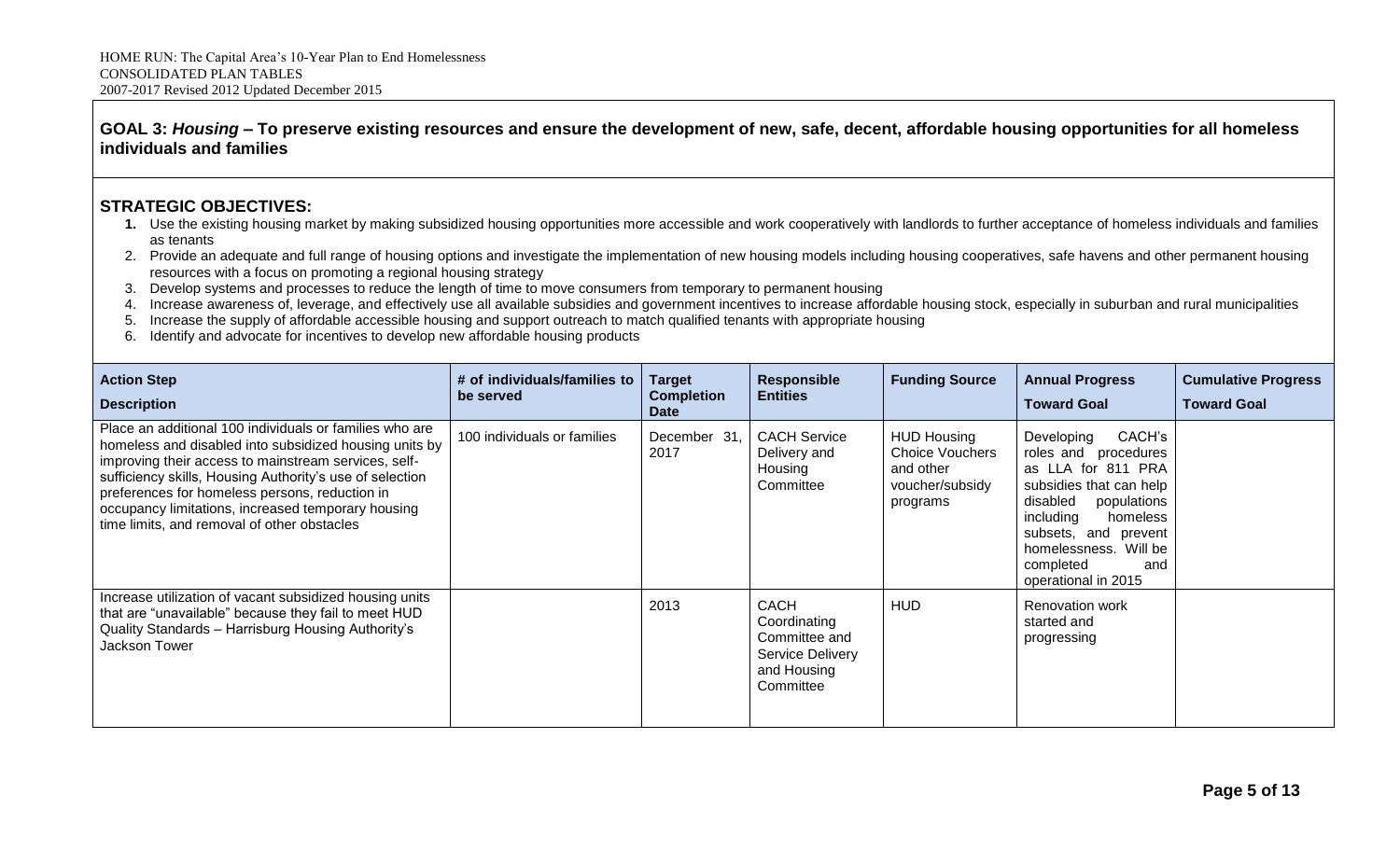#### HOME RUN: The Capital Area's 10-Year Plan to End Homelessness CONSOLIDATED PLAN TABLES 2007-2017 Revised 2012 Updated December 2015

| Create incentives and increase participation in self-<br>sufficiency programs to encourage 100 individuals or<br>families to move from subsidized housing to market<br>rate housing | 100 individuals or families | December 31,<br>2017 | CACH<br>Coordinating<br>Committee and<br>Service Delivery<br>and Housing<br>Committee | <b>TBD</b>                       |                                                                                                                                                                                                                                                                                                                                                                                                                                                                                                                                                                                                                                                                           |  |
|-------------------------------------------------------------------------------------------------------------------------------------------------------------------------------------|-----------------------------|----------------------|---------------------------------------------------------------------------------------|----------------------------------|---------------------------------------------------------------------------------------------------------------------------------------------------------------------------------------------------------------------------------------------------------------------------------------------------------------------------------------------------------------------------------------------------------------------------------------------------------------------------------------------------------------------------------------------------------------------------------------------------------------------------------------------------------------------------|--|
| Create 100 new subsidized housing opportunities for<br>homeless individuals or families in primarily suburban<br>and rural areas with an adequate range of housing<br>options       | 100 individuals or families | December 31,<br>2017 | CACH<br>Coordinating<br>Committee and<br>Service Delivery<br>and Housing<br>Committee | Funding will vary<br>by project. | Some of the 811<br>proposed units are in<br>urban/suburban areas<br>of Dauphin County<br>outside of the City of<br>Hbg. Two<br>Development<br>Proposals for new<br>affordable housing<br>located in Dauphin<br>County were approved<br>by PHFA. One is in<br>Susquehanna<br>Township called<br>Sunflower Fields and<br>has a set aside of four<br>units for handicapped<br>individuals/families and<br>that all units are<br>available to<br>households with<br>income at or below<br>60% of area medium<br>income (AMI). The<br>other proposal that<br>was funded is called<br>Union House<br>Apartments and is<br>located in upper<br>Dauphin County in<br>Lykens. This |  |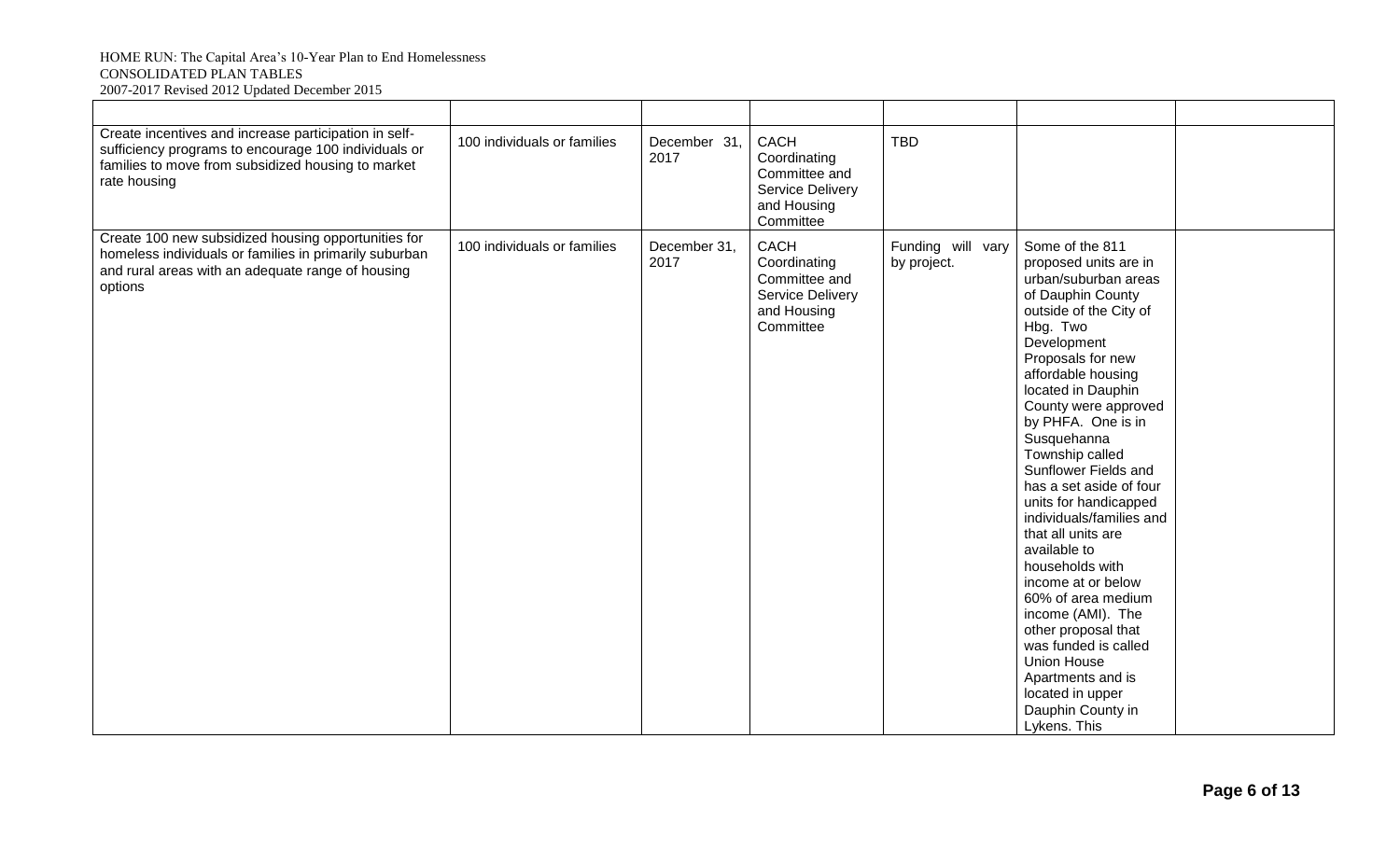#### HOME RUN: The Capital Area's 10-Year Plan to End Homelessness CONSOLIDATED PLAN TABLES 2007-2017 Revised 2012 Updated December 2015

|                                                                                                                                                                                                                 |                             |                      |                                                                                                     |             | development has 28<br>affordable rental<br>apartments plus three<br>units to be available to<br>individuals/families at<br>or below 20% AMI. |                                                                                                     |
|-----------------------------------------------------------------------------------------------------------------------------------------------------------------------------------------------------------------|-----------------------------|----------------------|-----------------------------------------------------------------------------------------------------|-------------|----------------------------------------------------------------------------------------------------------------------------------------------|-----------------------------------------------------------------------------------------------------|
| Participate and promote county-wide programs to link<br>homeless individuals and families to affordable housing<br>products (i.e. DPW's new Local Lead Agency for new<br>PHFA-funded developments)              | 100 individuals or families | December 31.<br>2017 | <b>CACH</b><br>Coordinating<br>Committee and<br><b>Service Delivery</b><br>and Housing<br>Committee | <b>CACH</b> | <b>CACH</b><br>identified<br>as<br>local lead agency. Info<br>on available housing<br>distributed<br>as<br>becomes available.                | Will continue as local<br>lead agency<br>indefinitely                                               |
| Strengthen the partnership with public housing<br>authorities in order to eliminate barriers and to increase<br>access to subsidized housing for homeless individuals<br>and families such as Shelter Plus Care | N/A                         | December 31,<br>2017 | <b>CACH</b><br>Coordinating<br>Committee and<br>Service Delivery<br>and Housing<br>Committee        | <b>HUD</b>  | Recruited new<br>representative from<br>Harrisburg Housing<br>Authority to support<br><b>CACH</b> efforts                                    | Recruited member will<br>maintain relationship<br>long term                                         |
| Develop a standing committee of CACH for Housing to<br>develop short and long term strategies to increase<br>available housing for homeless individuals and families                                            | N/A                         | July 1, 2012         | <b>CACH</b><br>Coordinating<br>Committee                                                            | <b>CACH</b> | Creation of committee<br>approved. First<br>meeting held fall 2012                                                                           | Committee formed and<br>meeting regularly.<br>Provides regular<br>reports to full CACH<br>meetings. |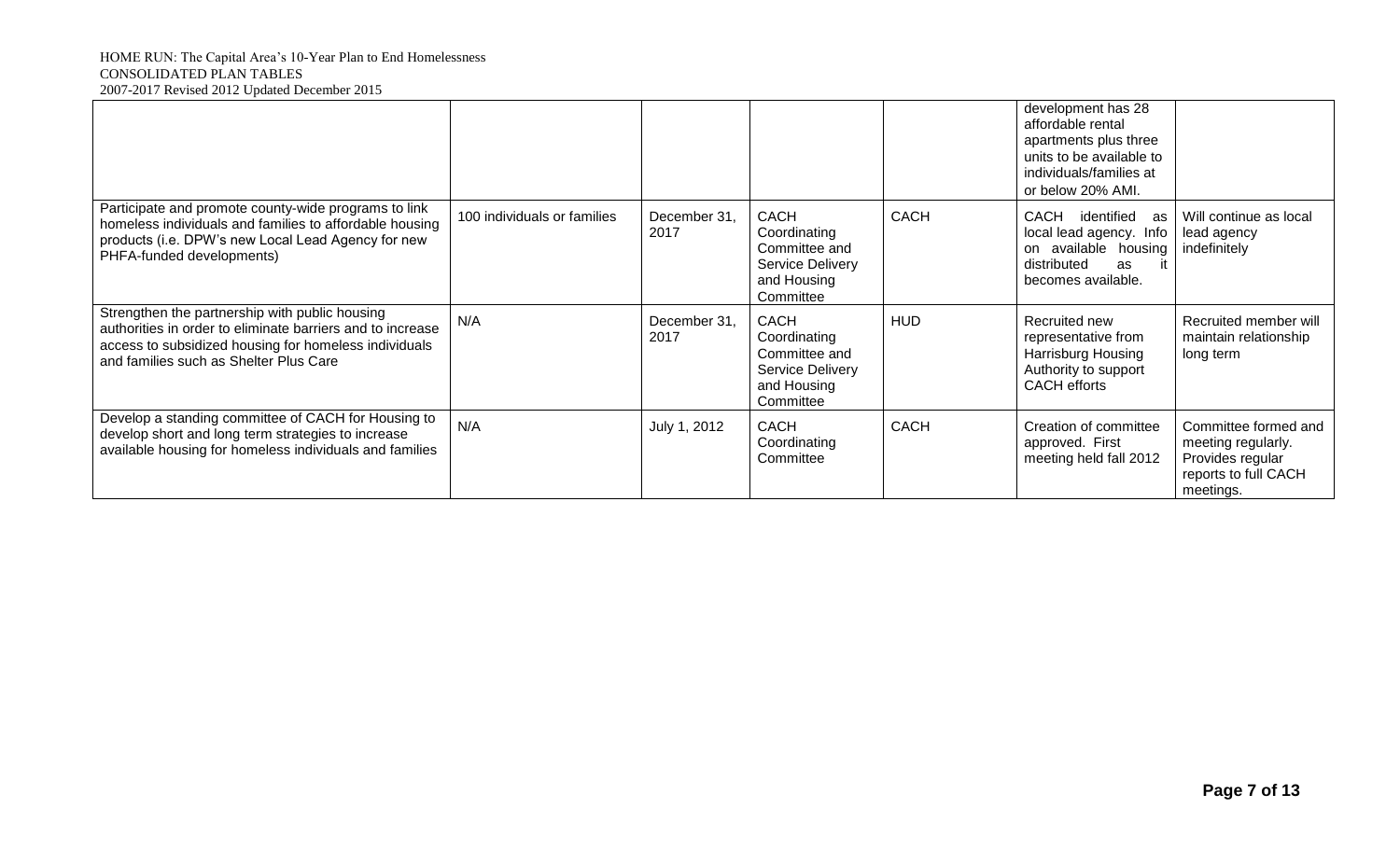# **GOAL 4:** *Access to and Availability of Services –* **To ensure access to timely, appropriate, affordable and easily accessible services to end homelessness and prevent its recurrence**

- 1. Establish a "No Wrong Door" entry into the homeless services network
- 2. Improve access to available homeless services by increasing awareness of services (public, private, faith based) and provider information
- 3. Develop a consumer-centered homeless services system to facilitate access to all services available from private and governmental sectors including mainstream resources (such as Medicaid, Supplemental Nutrition Assistance Program, and Low Income Home Energy Assistance Program, etc.)
- 4. Assist individuals in obtaining or accessing the appropriate type and level of services (public, private, faith based) needed to address the underlying causes of homelessness such as addictions, mental health conditions and life skills
- 5. Assure coordination and cooperation of services (public, private, faith based) to maximize timely access to human and supportive services with an emphasis on improving case management practices

| <b>Action Step</b><br><b>Description</b>                                                                                                                           | # of individuals/families to<br>be served | <b>Target</b><br><b>Completion</b><br><b>Date</b> | <b>Responsible</b><br><b>Entities</b>                                  | <b>Funding Source</b> | <b>Annual Progress</b><br><b>Toward Goal</b>                                                                                                                                                                                                                                                                                                                                                                | <b>Cumulative Progress</b><br><b>Toward Goal</b>        |
|--------------------------------------------------------------------------------------------------------------------------------------------------------------------|-------------------------------------------|---------------------------------------------------|------------------------------------------------------------------------|-----------------------|-------------------------------------------------------------------------------------------------------------------------------------------------------------------------------------------------------------------------------------------------------------------------------------------------------------------------------------------------------------------------------------------------------------|---------------------------------------------------------|
| Continue to strengthen the centralized intake system at<br>the HELP Office operated by Christian Churches United<br>(CCU) for access to emergency shelter services | N/A                                       | December 31,<br>2015                              | CACH<br>Coordinating<br>Committee and<br>Service Delivery<br>Committee | <b>CACH</b>           | CCU remains central<br>intake organization for<br>the community.<br>Conducting assets and<br>information mapping<br>on how homeless<br>services and housing<br>providers currently<br>handle intake, referral<br>and triage, so that a<br>Coordinated<br><b>Assessment System</b><br>that best fits our<br>communities needs are<br>resources is identified<br>and implemented. To<br>be completed in 2015. | CCU will remain<br>central intake point<br>indefinitely |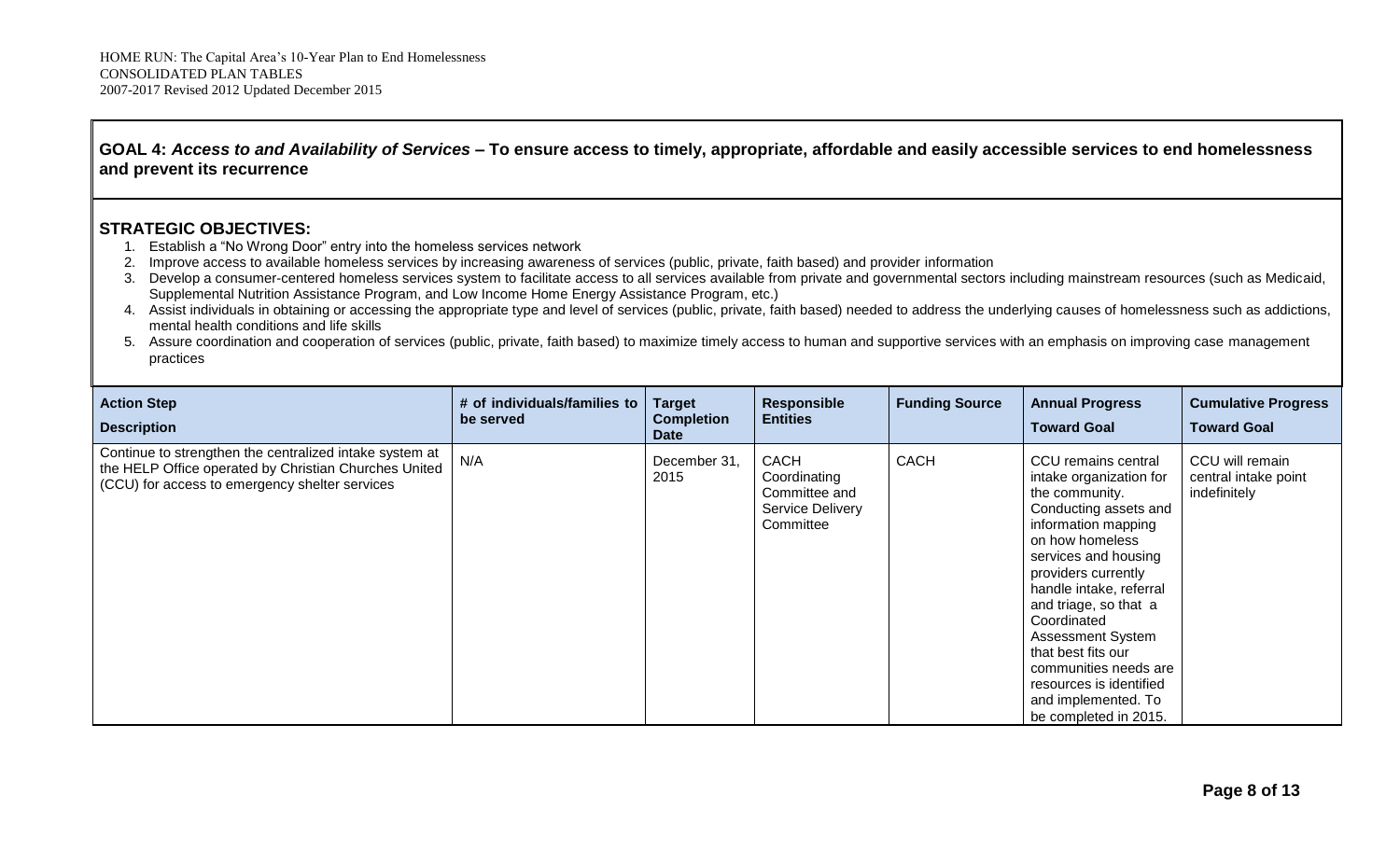| Ensure that service providers (public, private, faith<br>based) use the new HMIS system to share appropriate<br>information and to screen for appropriate services to<br>assist individuals and families in obtaining permanent<br>housing as quickly as possible while strengthening case<br>management practices | N/A | December 31,<br>2017          | <b>CACH</b><br>Coordinating<br>Committee and<br>Service Delivery<br>Committee  | <b>CACH</b>          | New software selected<br>(Bowman, Service<br>Point). Start use early<br>2013. Training<br>underway. Looking at<br>data migration to/from<br>systems of non-<br>mandated providers<br>who are unwilling to<br>use CMIS. | Implementation work<br>continuing with<br>required participation<br>for CoC grantees.             |
|--------------------------------------------------------------------------------------------------------------------------------------------------------------------------------------------------------------------------------------------------------------------------------------------------------------------|-----|-------------------------------|--------------------------------------------------------------------------------|----------------------|------------------------------------------------------------------------------------------------------------------------------------------------------------------------------------------------------------------------|---------------------------------------------------------------------------------------------------|
| Conduct a series of training workshops for service<br>workers to facilitate an understanding of the underlying<br>causes of homelessness, improve referrals, strengthen<br>case management practices and maximize coordination<br>of available services (public, private, faith based)                             | N/A | December 31,<br>2017          | <b>CACH</b><br>Coordinating<br>Committee and<br>Service Delivery<br>Committee  | <b>CACH</b>          | Conducted 3 SOAR<br>trainings. Researching<br>the impact on ACA on<br>homeless service<br>delivery to inform<br>providers on how to<br>access.                                                                         | Will continue training<br>efforts.                                                                |
| Conduct research on consumer satisfaction with the<br>homeless service delivery system and develop<br>recommendations for improving the consumer-centered<br>services                                                                                                                                              | N/A | December 31.<br>2013          | <b>CACH Blueprint</b><br>Implementation<br><b>Team and Service</b><br>Delivery | <b>CACH</b>          | Conducting first full<br><b>Consumer Satisfaction</b><br>survey in fall in<br>cooperation with<br>Widener Univ Sch of<br>Social Work                                                                                   | System established for<br>regular surveys in<br>connection with PHC.                              |
| Develop a plan to use the CACH website and other<br>public education strategies to improve awareness of<br>available services and how to access assistance                                                                                                                                                         | N/A | March 31,<br>2013             | <b>CACH</b><br>Coordinating<br>Committee and<br>Public Information             | <b>CACH</b>          | Improved website<br>launched fall 2015<br>www.cachpa.org                                                                                                                                                               | Moved website to a<br>content management<br>system, to improve<br>ease of content<br>information. |
| Conduct an Annual Point In Time Survey in January to<br>document the level of homelessness in the community                                                                                                                                                                                                        | N/A | Annually in<br>January        | <b>CACH Service</b><br>Delivery and Data<br>Collection                         | <b>CACH</b>          | 2015 Conducted and<br>report prepared. 2016<br>PIT planned                                                                                                                                                             | Will continue effort on<br>annual basis                                                           |
| Conduct an Annual Project Homeless Connect (PHC) to<br>provide additional access to services and supports to<br>assist individuals and families gain permanent housing<br>and expand follow-up case management services                                                                                            | N/A | Annually in<br>Fall each year | <b>CACH Service</b><br>Delivery                                                | CACH and<br>Sponsors | 2015 PHC conducted<br>on 11/20/15.                                                                                                                                                                                     | PHC will be an annual<br>event                                                                    |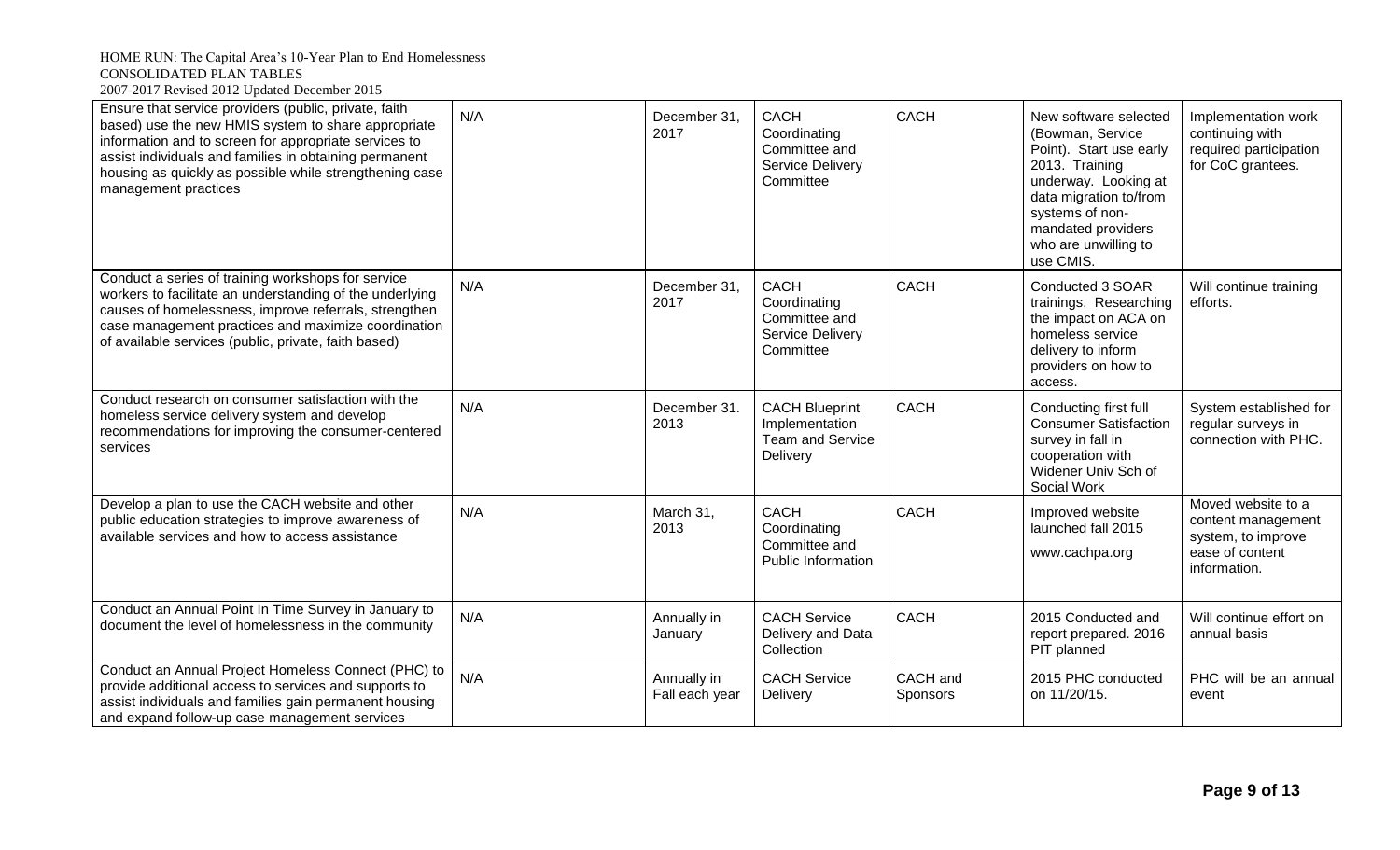| Expand current outreach system including establishing<br>a drop-in center to better reach unsheltered and<br>chronically homeless population including<br>unaccompanied youth and children.  | N/A                                          | June 30, 2016        | <b>CACH Service</b><br>Delivery                                                 | <b>CACH</b>                      | Plan to continue PHC.<br>In cooperation with<br>Messiah College,<br>developing first<br>inventory of all<br>outreach efforts and<br>services provided.<br>Conducting a review of<br>current PIT means of<br>outreach survey/ count/<br>reach to unsheltered<br>and youth to better<br>reach the sub-<br>populations. | Report prepared and<br>reviewed by Blueprint<br>Team. |
|----------------------------------------------------------------------------------------------------------------------------------------------------------------------------------------------|----------------------------------------------|----------------------|---------------------------------------------------------------------------------|----------------------------------|----------------------------------------------------------------------------------------------------------------------------------------------------------------------------------------------------------------------------------------------------------------------------------------------------------------------|-------------------------------------------------------|
| Expand involvement of Veterans Administration<br>representatives in local planning for improved use of<br><b>HUD VASH services</b>                                                           | N/A                                          | April 30, 2013       | <b>CACH</b><br>Coordinating<br>Committee and<br><b>Service Delivery</b>         | <b>CACH</b>                      | VA representatives<br>involved in planning<br>PHC and Stand Down                                                                                                                                                                                                                                                     | Will maintain<br>involvement                          |
| Expand existing efforts to provide services to homeless<br>veterans at YWCA, Shalom House, Bethesda Mission,<br>and annual Stand Down                                                        | 15 single veterans and 5<br>veteran families | December 31,<br>2017 | <b>CACH Service</b><br>Delivery                                                 | HUD and VA                       | <b>Conducted Stand</b><br>Down and added<br><b>Transition in Place</b><br>program to serve 15<br>single and 5 families                                                                                                                                                                                               | Will continue as annual<br>events                     |
| Enhance all service/housing providers participation in<br>the planning and service delivery process and identify<br>ways members can improve their capacity, efficiency<br>and effectiveness |                                              | December 31,<br>2017 | <b>CACH Service</b><br>Delivery and<br>Community<br>Conversations<br>Initiative | CACH and<br>individual providers | Hosted several<br>planning meetings,<br>which resulted in<br>adopting a formal<br>Vision Goal: Positive<br>Change by Engaging<br>and Partnering-<br>through Faith,<br>Independence,<br>Sustainability, and<br><b>Empowered Success</b><br>for all members of the<br>community. Work is                               |                                                       |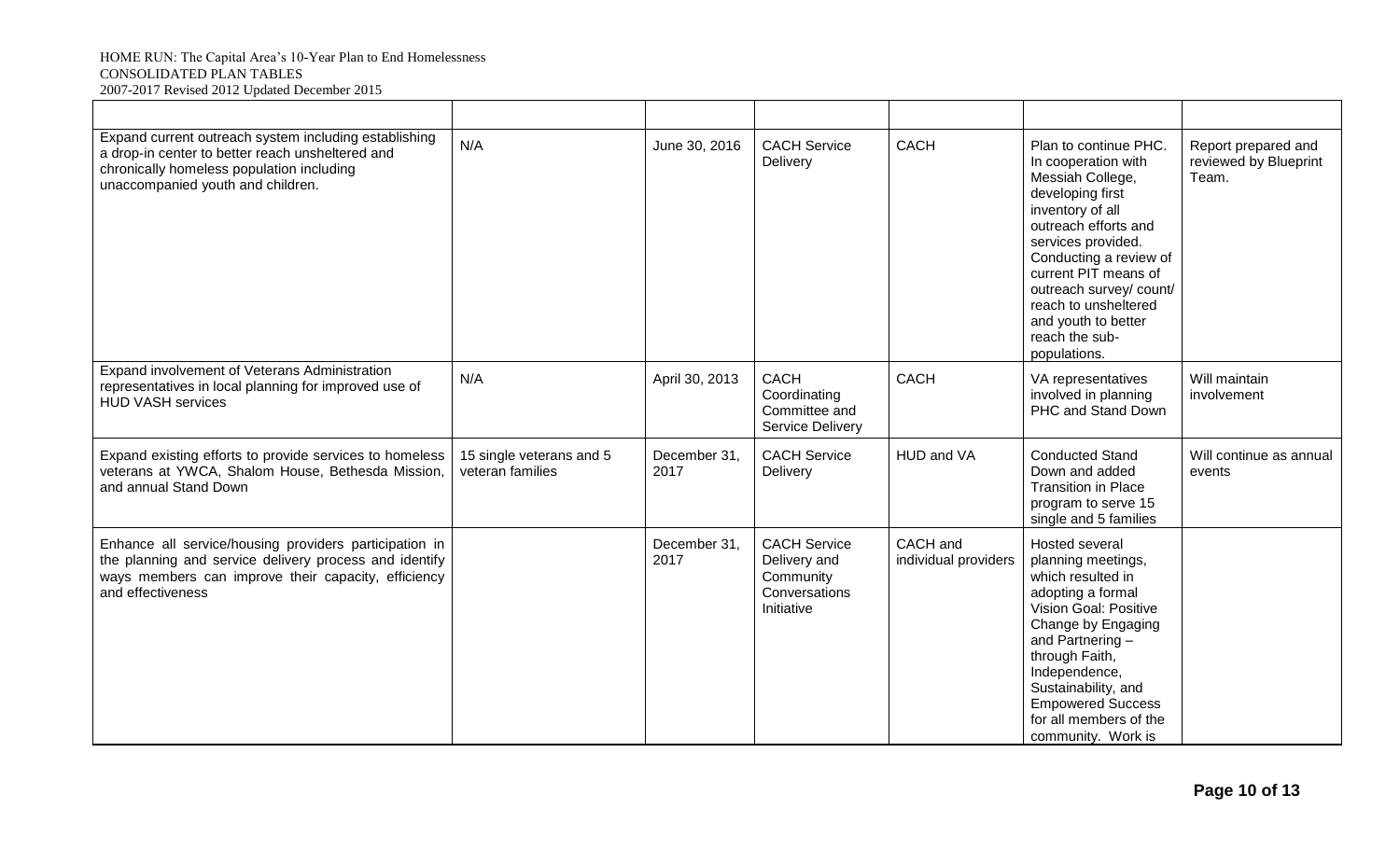|  |  | being done to create    |  |
|--|--|-------------------------|--|
|  |  | mentoring programs      |  |
|  |  | that deal with trauma-  |  |
|  |  | informed care and       |  |
|  |  | leveraging strengths of |  |
|  |  | service providers       |  |
|  |  | towards an intentional  |  |
|  |  | holistic approach to    |  |
|  |  | serving homeless and    |  |
|  |  | near homeless           |  |
|  |  | families. This          |  |
|  |  | Committee is also       |  |
|  |  | exploring "readiness    |  |
|  |  | for change"             |  |
|  |  | assessments and other   |  |
|  |  | service protocols,      |  |
|  |  | benchmarking with       |  |
|  |  | other agencies and      |  |
|  |  | communities to          |  |
|  |  | replicate success and   |  |
|  |  | exploring how           |  |
|  |  | resources may be        |  |
|  |  | expanded and            |  |
|  |  | outcomes improved       |  |
|  |  | through collective      |  |
|  |  | impact.                 |  |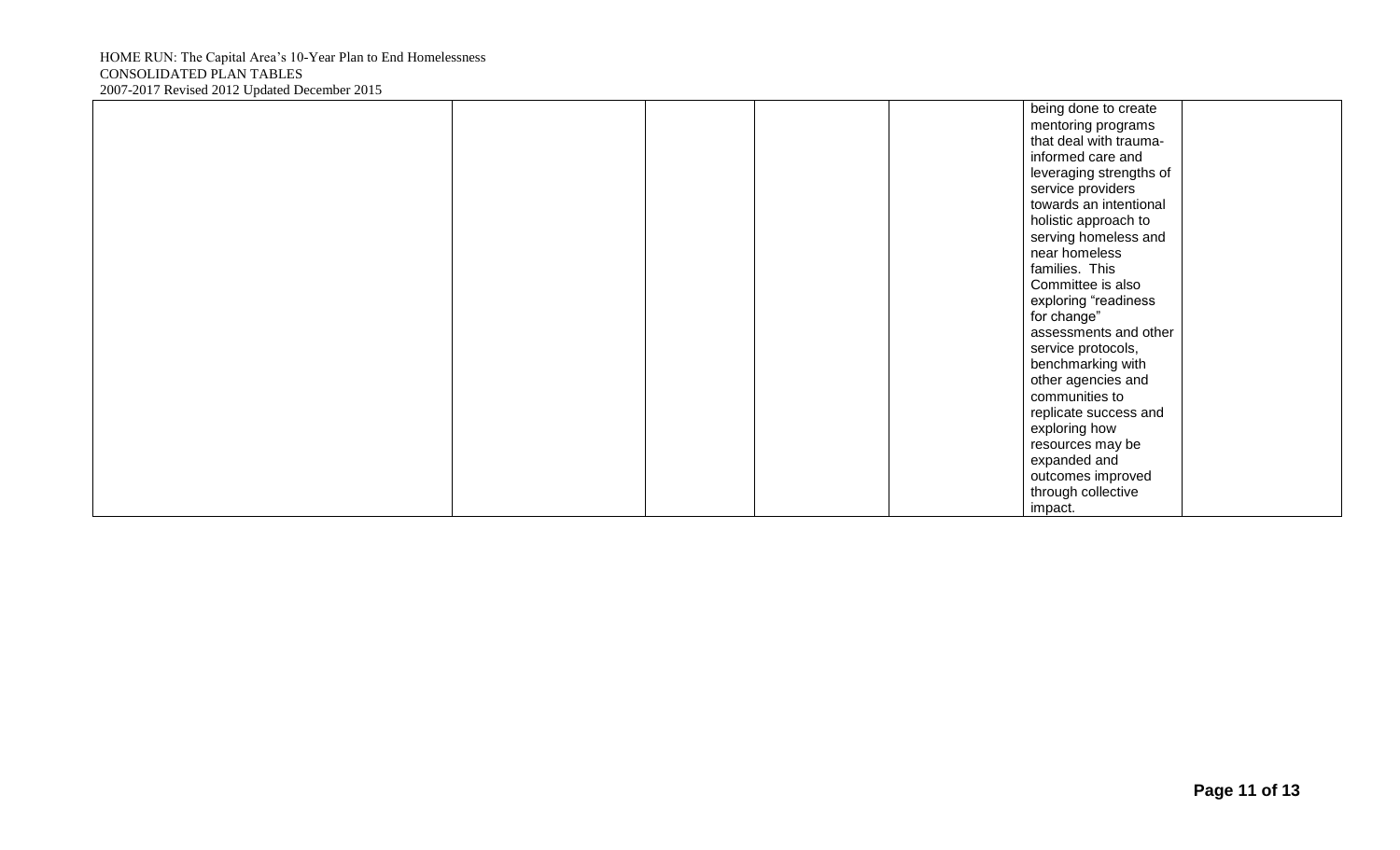## **GOAL 5:** *Public Awareness and Education –* **To educate the community to raise awareness and public support for more resource partners in order to open new doors to end homelessness in Dauphin County**

- 1. Produce quality, factual and motivational materials about homelessness in our community
- 2. Prepare a unified message about homelessness to foster partnerships, leveraging of resources and generating public awareness opportunities

| <b>Action Step</b><br><b>Description</b>                                                                                                                                                                               | # of individuals/families to<br>be served | <b>Target</b><br><b>Completion</b><br>Date | Responsible<br><b>Entities</b>             | <b>Funding Source</b>  | <b>Annual Progress</b><br><b>Toward Goal</b>                                   | <b>Cumulative Progress</b><br><b>Toward Goal</b> |
|------------------------------------------------------------------------------------------------------------------------------------------------------------------------------------------------------------------------|-------------------------------------------|--------------------------------------------|--------------------------------------------|------------------------|--------------------------------------------------------------------------------|--------------------------------------------------|
| Develop an instructional guide to educate the<br>community and increase awareness of the issue with a<br>special emphasis on "the next generation" as well as<br>improve utilization of faith based organizations      | N/A                                       | December 31,<br>2013                       | <b>Public Education</b><br>Committee       | <b>CACH and Grants</b> | Project<br>started<br>in l<br>spring 2013                                      | Draft prepared and<br>under revision             |
| Develop an expanded CACH website with e-mail and<br>list serve capabilities                                                                                                                                            | N/A                                       | December 31,<br>2013                       | <b>Public Education</b><br>Committee       | <b>CACH</b>            | Expanded website<br>started fall 2012 and<br>expanded in 2014                  | Will continue to<br>maintain web site            |
| Develop an "Annual Report to the Community"<br>highlighting success stories and efforts to improve the<br>service delivery system                                                                                      | N/A                                       | Annually by<br>January 31                  | <b>Blueprint</b><br>Implementation<br>Team | <b>CACH</b>            | 2014 activity report<br>prepared and<br>distributed Jan 2015.                  | Report will be an<br>annual event                |
| capabilities<br>provide<br>internship   N/A<br>Develop the<br>to<br>public<br>to<br>opportunities<br>support<br>awareness<br>and<br>education work                                                                     |                                           | On-Going                                   | Coordinating<br>Committee                  | CACH                   | Developed opportunity<br>with Shippensburg<br><b>University MSW</b><br>program | Will continue efforts<br>indefinitely            |
| Recruit media and marketing partners with expertise to<br>help develop of materials and communication with the<br>public. CACH should solicit volunteer services or begin<br>to budget for public awareness assistance | N/A                                       | March 31,<br>2013                          | <b>Public Education</b><br>Committee       | CACH                   |                                                                                |                                                  |